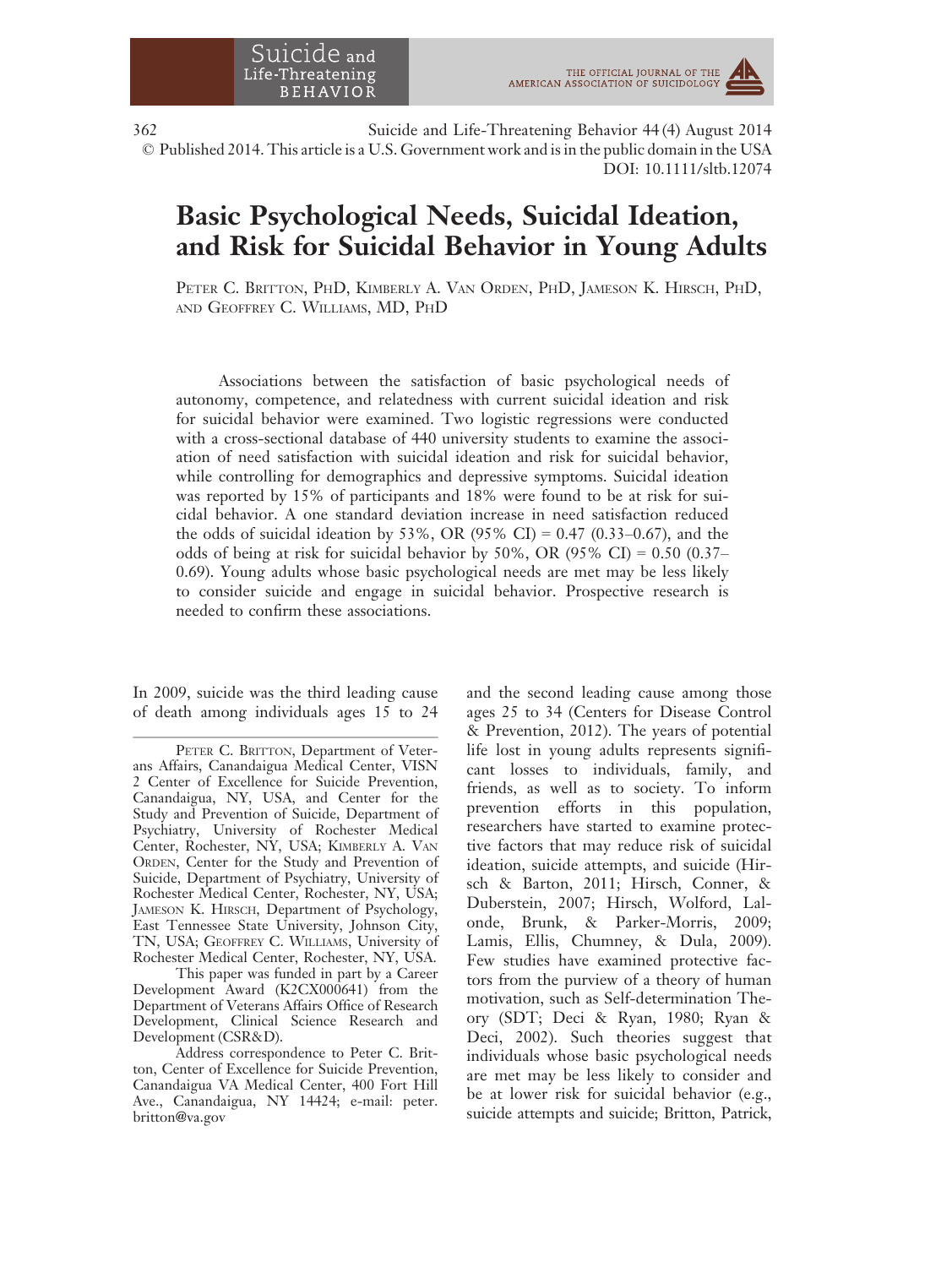# BRITTON ET AL. 363

& Williams, 2011; Britton, Williams, & Conner, 2008).

SDT is an organismic theory that addresses the interaction between individual and environmental influences on human functioning and development. According to SDT, people are growth-oriented organisms that are intrinsically motivated to pursue and overcome challenges, and actualize their potential. However, SDT acknowledges that social-environmental influences can support or thwart people's natural tendency toward growth and development. SDT posits that three universal and basic psychological needs —for autonomy, competence, and relatedness—must be met in order for individuals to successfully pursue their innate interests and overcome the challenges they face (Deci & Ryan, 2000). People need to perceive themselves as autonomous and to experience their behavior as self-directed and congruent with their values and beliefs. They also need to have a sense of competence and believe that they can achieve their goals and excel in the activities they engage in. In addition, people are inherently social and require a sense of relatedness or acceptance and caring from others to remain motivated and engaged.

A subtheory of SDT, Basic Psychological Needs (BPN) theory, proposes that the universal and basic psychological needs for autonomy, competence, and relatedness are also directly associated with individuals' sense of well-being (Deci & Ryan, 2000). Research suggests that autonomy and competence are positively associated with indicators of physical and psychological wellbeing. In a meta-analyses using 184 data sets, higher levels of perceived autonomy and competence predicted higher levels of healthy behaviors (e.g. healthy eating, exercising), greater vitality, improved quality of life, greater satisfaction with life, fewer unhealthy behaviors (e.g., smoking, alcohol abuse), and lower levels of depression and anxiety (Ng et al., 2012). People who perceive themselves as autonomous and competent therefore have better physical and mental health, which seems antithetical to the suicidal state. When their psychological needs are undermined, people have poorer physical and mental health, increasing their risk for negative outcomes such as suicide ideation and behavior. Thus, people who perceive that their basic psychological needs are supported are expected to be less likely to think about and engage in suicidal behavior.

The idea that psychological needs play a critical role in the development of suicidal thoughts and behavior provides the foundation for many theories of suicidal behavior (Joiner, 2005; Shneidman, 1996; Van Orden et al., 2010). Research shows that constructs related to these three basic psychological needs are associated with suicide-related outcomes, further supporting the importance of examining their relation with suicidal thoughts and behavior. Constructs related to autonomy and competence, such as locus of control, are associated with suicidal ideation and attempts in multiple populations including young adults (Beautrais, Joyce, & Mulder, 1999; Boor, 1979; Froyd & Perry, 1985). Burdensomeness, which is presumably associated with a low sense of competence (Joiner, 2005; Van Orden, Lynam, Hollar, & Joiner, 2006; Van Orden, Witte, Gordon, Bender, & Joiner, 2008), and deficits in problem solving have been found to be associated with suicidal ideation and attempts in a variety of populations including young adults (Dixon, Heppner, & Rudd, 1994; Schotte & Clum, 1982, 1987). There are also numerous findings supporting the association of low relatedness and higher rates of suicidal ideation and attempts (de Catanzaro, 1995; Groholt, Ekeberg, Wichstrom, & Haldorsen, 2000), and suicide in a variety of populations (Boardman, Grimbaldeston, Handley, Jones, & Willmott, 1999; Johansson, Sundquist, Johansson, & Bergman, 1997). A recent study of college students found that a higher order construct of "need satisfaction" (i.e., a composite score for all three needs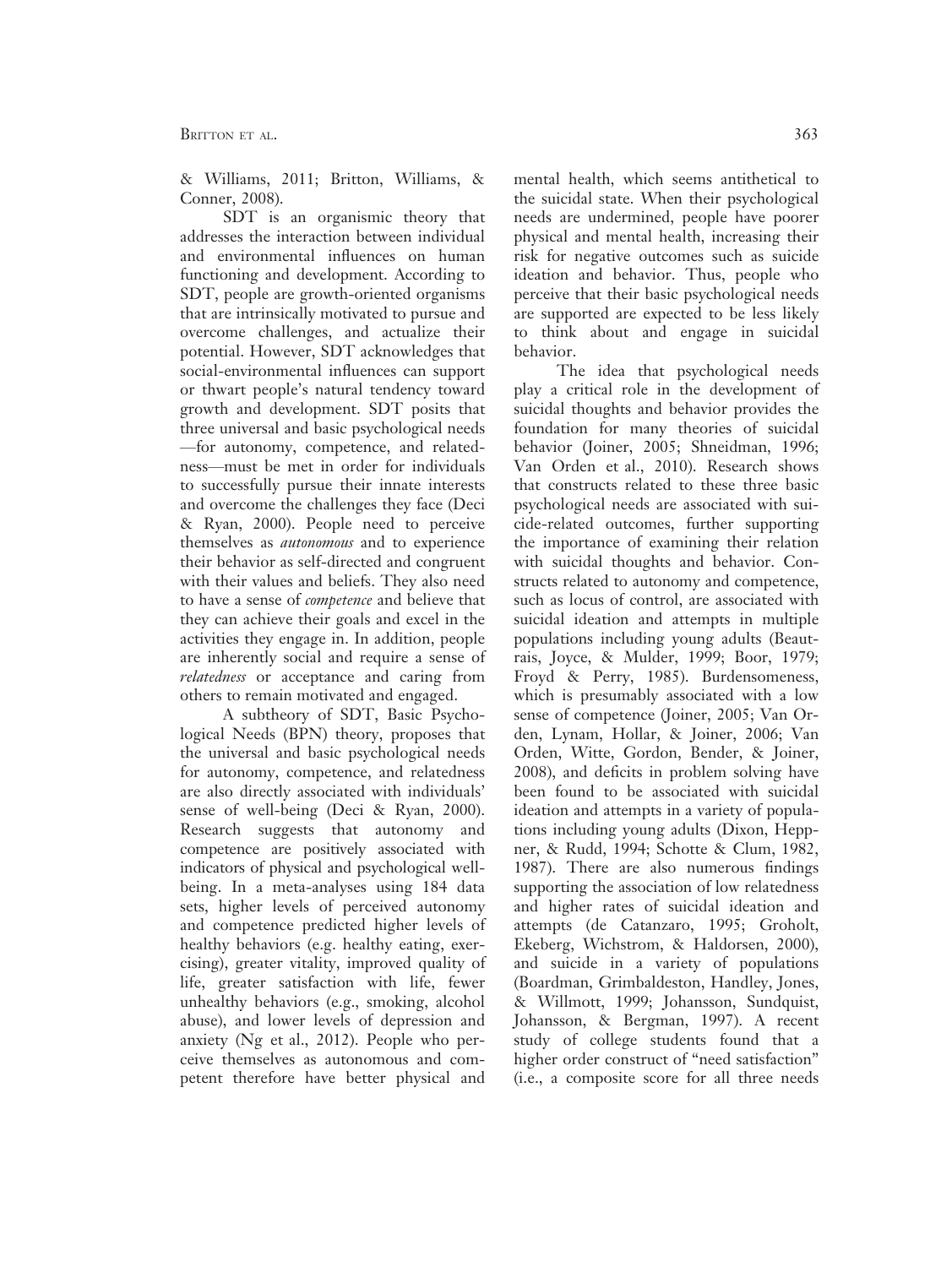considered together) and each basic need separately moderated the relationship between negative life events and suicidal ideation (Rowe, Walker, Britton, & Hirsch, 2013).

The importance of psychological needs is also consistent with current thinking about the pathways through which social support could improve physical and mental health, thereby reducing risk for suicidal thoughts and behavior. Berkman, Glass, Brissette, and Seeman (2000) proposed one pathway whereby psychosocial factors increased positive health behaviors such as adherence to medical treatments, help-seeking behavior, maintaining a healthy diet, and exercising, resulting in improved health. This would suggest that individuals in environments that support autonomy, competence, or relatedness may be more likely to engage in healthy behavior that reduces their depression, hopelessness, and other factors that may increase their risk for suicidal thoughts and behavior. However, they also posited a direct psychological pathway whereby constructs including self-efficacy, coping effectiveness, and well-being directly influence health outcomes. Although not specifically stated by Berkman and colleagues, the hypothesis regarding a psychological pathway is consistent with the concept of psychological needs that must be satisfied to foster health. A direct influence on health presumes that people have needs for autonomy (i.e., self-efficacy), competence (i.e., coping effectiveness), and relatedness, just as they have needs for food, water, and shelter.

Building on previous research, in this study we examined the associations of basic need satisfaction with current suicidal ideation and risk for suicidal behavior in young adults. Given previous findings, we hypothesized that the satisfaction of basic needs would lower the odds of suicidal ideation and risk for suicidal behavior. Because individual needs are highly correlated but may have differential associations with each outcome (Johnston & Finney, 2010), exploratory analyses were also conducted for each individual need.

## METHODS

### Participants and Procedure

Participants in this study were 440 undergraduates recruited through general psychology courses who received course credit for their participation. Of the 440, 312 (71%) were female and 402 (91%) were White, non-Hispanic, with a mean age (SD) of 21.01 (6.10). After signing a statement of informed consent detailing the purpose, procedures, and goals of this study, participants completed a packet of self-report measures. All responses to suicide-related questions were screened for imminent suicide risk by study investigators to determine if immediate intervention was needed (Joiner, Walker, Rudd, & Jobes, 1999). After study completion, all participants were debriefed and provided telephone numbers for local mental health services. An institutional review board approved the project.

## Measures

Suicidal Ideation. Current suicidal ideation was measured with item 9 from the Beck Depression Inventory-II (BDI-II; Beck, Steer, & Brown, 1996). The item was dichotomized to measure suicidal ideation  $(1 - \text{``I have thoughts of killing myself but I})$ would not carry them out" or "I would like to kill myself" or "I would kill myself if I had the chance") and no suicidal ideation  $(0 = "I don't have any thoughts of killing)$ myself"). Validity for the BDI-II suicidal ideation item is well established (Beck, Brown, & Steer, 1997; Beck & Steer, 1991).

Risk for Suicidal Behavior. Risk for suicidal behavior was assessed with the Suicidal Behaviors Questionnaire Revised which has been validated with young adults (SBQ-R; Osman et al., 2001). The SBQ-R is comprised of four items ("Have you ever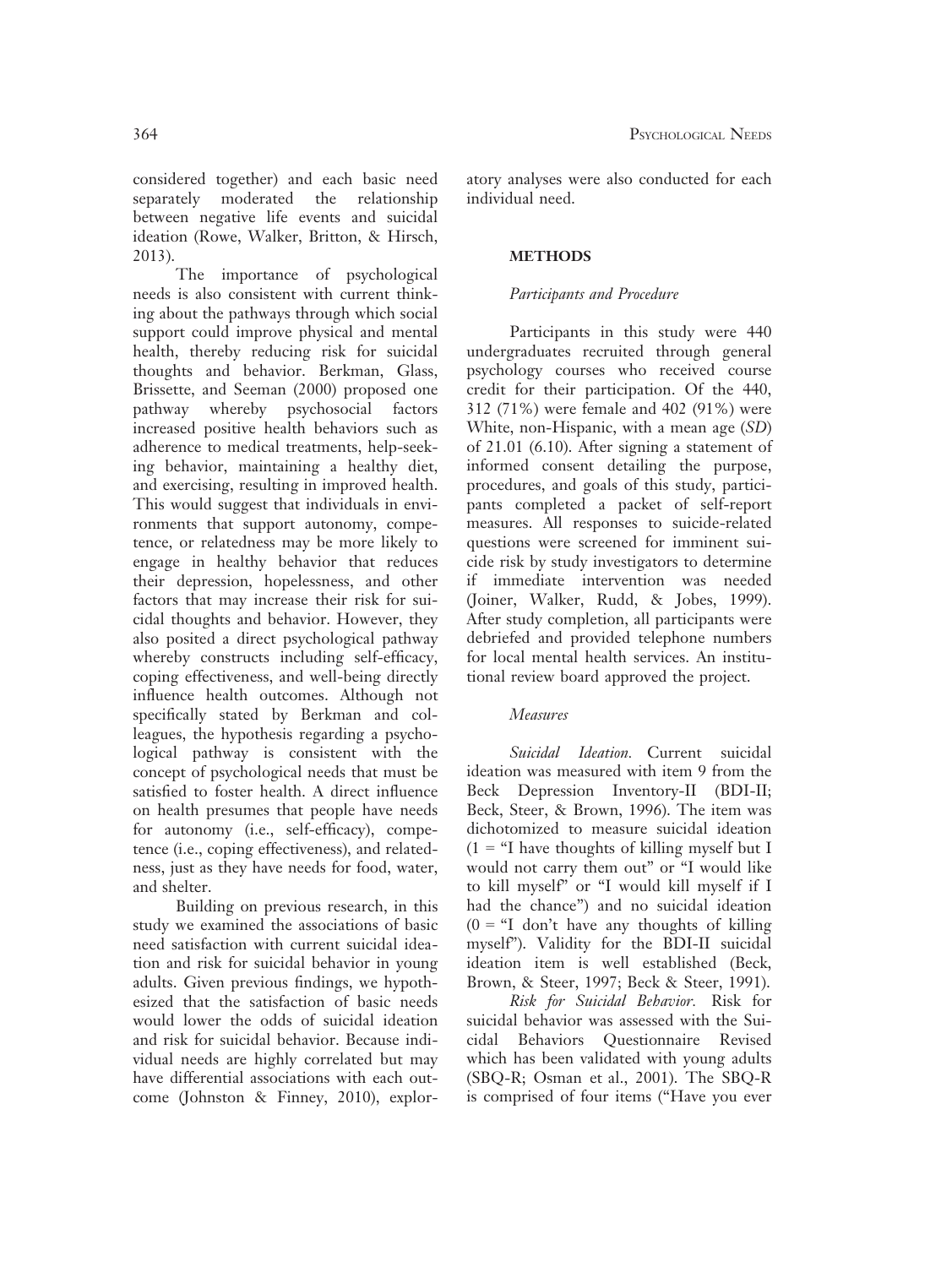TABLE 1

thought about or attempted suicide?" "How often have you thought about killing yourself in the past year?" "Have you ever told someone that you were going to commit suicide, or that you might do it?" "How likely is it that you are going to commit suicide some day?"). Each item is scored with item-specific responses, ranging from 1–3 to 0–6. As recommended for nonclinical samples, a cutoff of seven or higher was used to indicate risk for suicidal behavior. Internal consistency for the SBQ-R was adequate ( $\alpha = 0.78$ , one-sided 95% CI  $\ge$ 0.75).

Basic Psychological Needs. Psychological needs were assessed with the Basic Psychological Needs Scale (BPNS, Johnston & Finney, 2010), a 16-item self-report questionnaire that consists of three subscales assessing autonomy (three items; e.g., "I feel like I can pretty much be myself in my daily situations"), competence (six items, three reverse scored; e.g., "Most days I feel a sense of accomplishment from what I do"), and relatedness (seven items, two reverse scored; e.g., "I really like the people I interact with"), that has been validated with young adults. The BPNS is scored on a 7-point Likert scale with higher scores reflecting greater need support or fulfillment. Scores on the three scales were averaged and summed and a grand mean was calculated (Gagne, 2003). Internal consistency was good for the full scale ( $\alpha = 0.89$ , one-sided 95% CI  $\geq$  0.88), good for the relatedness ( $\alpha$  = 0.84, one-sided 95% CI  $\ge$ 0.82) subscale, and acceptable for the autonomy ( $\alpha = 0.74$ , one-sided 95% CI ≥ 0.71) and competence ( $\alpha$  = 0.71, one-sided 95% CI  $\geq$  0.67) subscales.

Depressive Symptoms. Depressive symptoms were assessed with the Beck Depression Inventory-II (BDI-II; (Beck, Steer, & Brown, 1996), a 21-item measure of cognitive and affective components of depression over the past 2 weeks. The BDI-II uses a 4-point Likert scale with higher scores indicative of increasingly severe symptoms. The BDI-II has well-established validity and reliability (Beck, Steer, Ball, & Ranieri, 1996; Beck, Steer, & Brown, 1996; Steer, Ball, Ranieri, & Beck, 1997), and has been shown to be valid in young adults (Robinson & Kelley, 1996). Prior to scoring, the suicidal ideation item was removed to prevent confounding with the outcomes. Internal consistency was excellent ( $\alpha = 0.91$ , one-sided 95%  $CI \geq 0.90$ ).

## Statistical Analyses

Univariate analyses were used to examine independent associations with suicidal ideation and risk for suicidal behavior. Two multivariate logistic regressions were conducted; the first predicted current suicidal ideation, and the second predicted risk for suicidal behavior. All variables were entered in the multivariate regression models using forced entry. Variables included

|                         | NonIdeators<br>$N = 375$<br>$n(\%)$ | Ideators<br>$N = 65$<br>$n(\%)$ | Univariate Analyses OR<br>$(95\% \text{ CI})$ | Multivariate Analysis OR<br>$(95\% \text{ CI})$ |
|-------------------------|-------------------------------------|---------------------------------|-----------------------------------------------|-------------------------------------------------|
| Female                  | 273 (73%)<br>M(SD)                  | $39(60\%)$<br>M(SD)             | $0.56(0.32-0.97)$                             | $0.61(0.32 - 1.18)$                             |
| Age                     | 21.10 (6.38)                        | 20.49(4.16)                     | $0.98(0.93-1.03)$                             | $0.97(0.92 - 1.02)$                             |
| Depression <sup>a</sup> | 1.97(2.05)                          | 5.25(3.41)                      | $3.10(2.33-4.12)$                             | $2.25(1.63-3.11)$                               |
| BPNS <sup>a</sup>       | 5.54(0.81)                          | 4.50(0.88)                      | $0.31(0.23 - 0.43)$                           | $0.47(0.33 - 0.67)$                             |

| Basic Psychological Needs and Suicidal Ideation in Young Adults ( $N = 440$ ) |  |  |  |  |
|-------------------------------------------------------------------------------|--|--|--|--|
|                                                                               |  |  |  |  |

BPNS, Basic Psychological Needs Scale. <sup>a</sup>Converted to *z* scores in univariate and multivariate analyses.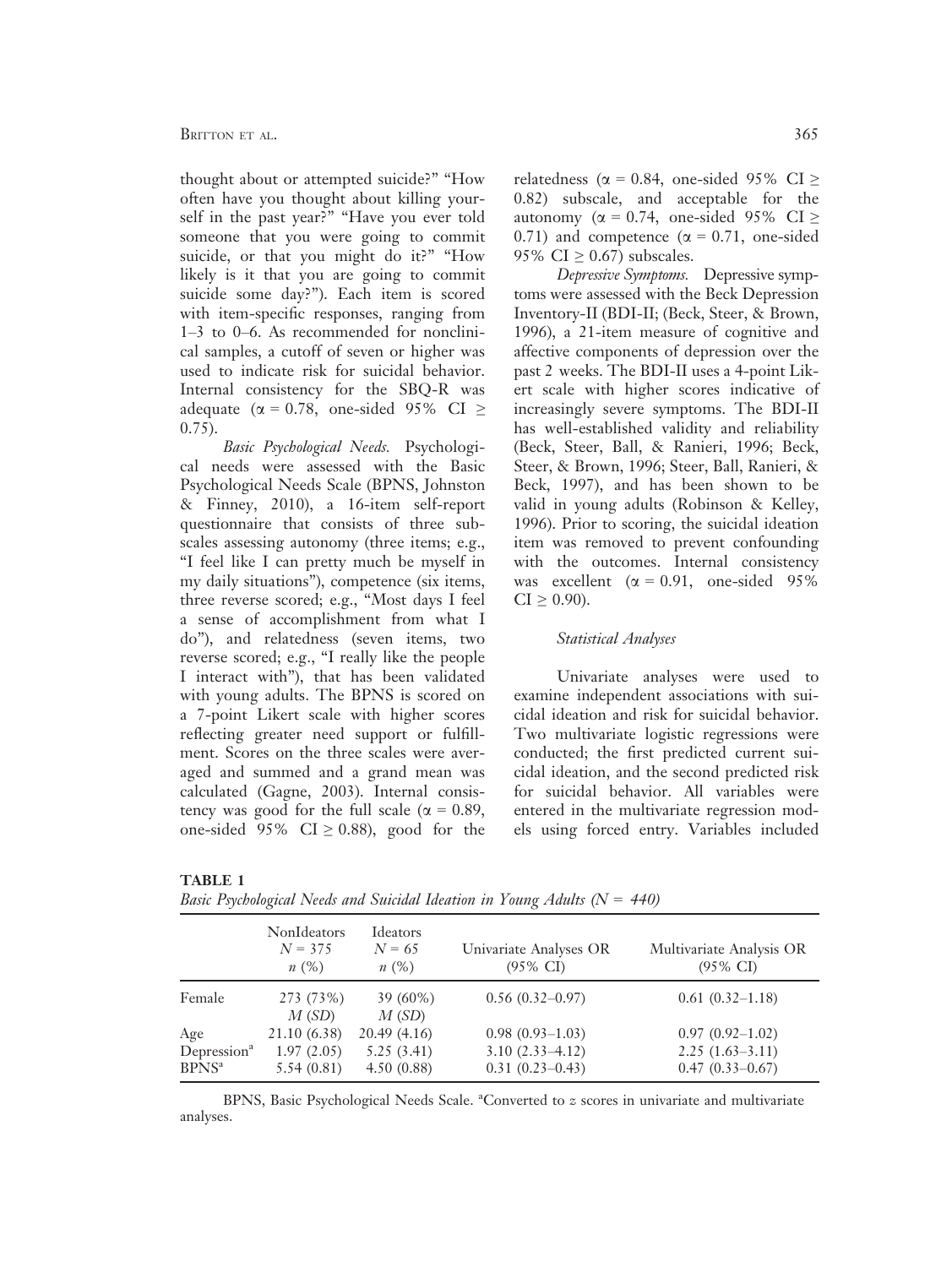were standard demographic variables (i.e., gender and age), depressive symptoms to ensure that they did not explain the results (Eisenberg, Gollust, Golberstein, & Hefner, 2007; Konick & Gutierrez, 2005; Van Orden et al., 2008), and the basic needs. Basic needs and depression scores were converted to z-scores to improve interpretation. The Hosmer–Lemeshow goodness-of-fit statistic was used to evaluate model fit (Hosmer & Lemeshow, 1989), and odds ratios with 95% confidence intervals were derived using the method of maximum likelihood. Exploratory univariate and multivariate logistic regressions were conducted for each individual need, using the same procedures described earlier.

#### RESULTS

# Suicidal Ideation

Of the 440 participants, 65 (15%) reported current suicidal ideation. In univariate analyses, basic need satisfaction was associated with suicidal ideation (Table 1). The multivariate model for suicidal ideation provided adequate fit,  $\chi^2(8) = 2.56$ ,  $p =$ 0.96. A one standard deviation increase in need satisfaction decreased the odds of suicidal ideation by 53%, OR  $(95\% \text{ CI}) = 0.47$ (0.33–0.67), and a one standard deviation increase in depressive symptoms more than doubled the odds of suicidal ideation, OR  $(95\% \text{ CI}) = 2.25 \ (1.63-3.11).$ 

In exploratory univariate analyses, autonomy, competence, and relatedness were associated with suicidal ideation (Table 2). The multivariate model examining autonomy and suicidal ideation provided adequate fit,  $\chi^2(8) = 5.74$ ,  $p = 0.68$ . A one standard deviation increase in perceived autonomy reduced the odds of suicidal ideation by 45%, OR  $(95\% \text{ CI}) = 0.55 \ (0.40-$ 0.76), and a one standard deviation increase in depressive symptoms more than doubled the odds of suicidal ideation, OR (95%  $CI$ ) = 2.54 (1.85–3.47). The multivariate model examining the association between

TABLE 2

**TABLE** 

Individual Psychological Needs and Suicidal Ideation in Young Adults (N

= 440)

|                         | Nonideators<br>$N = 375$<br>M(SD) | eators<br>$= 65$<br>l (SD) | Univariate Analyses<br>OR (95% CI)                                          | Autonomy Multivariate<br>Analysis OR (95% CI) | Competence Multivariate<br>Analysis OR (95% CI) | Relatedness Multivariate<br>Analysis OR (95% CI) |
|-------------------------|-----------------------------------|----------------------------|-----------------------------------------------------------------------------|-----------------------------------------------|-------------------------------------------------|--------------------------------------------------|
| Female                  |                                   |                            |                                                                             | $0.61(0.32 - 1.16)$                           | $0.56(0.29 - 1.07)$                             | $0.60(0.31 - 1.13)$                              |
|                         |                                   |                            |                                                                             | $0.97(0.92 - 1.03)$                           | $0.97(0.92 - 1.02)$                             | $0.95(0.90 - 1.01)$                              |
| epression <sup>8</sup>  |                                   |                            |                                                                             | $2.54(1.85 - 3.47)$                           | $2.24(1.60-3.11)$                               | $2.65(1.94-3.60)$                                |
| utonomy <sup>4</sup>    | .60(1.02)                         | (1.21)<br>1.47             | $0.39(0.29 - 0.51)$                                                         | $0.55(0.40-0.76)$                             |                                                 |                                                  |
| mpetence <sup>a</sup>   | (0.92)                            | (0.93)<br>4.14             | $0.30(0.21 - 0.41)$                                                         |                                               | $0.46(0.31 - 0.68)$                             |                                                  |
| elatedness <sup>a</sup> | (0.00)                            | (1.05)<br>4.89             | $0.44(0.34 - 0.57)$                                                         |                                               |                                                 | $0.62(0.45 - 0.84)$                              |
|                         |                                   |                            | <sup>a</sup> Converted to z scores in univariate and multivariate analyses. |                                               |                                                 |                                                  |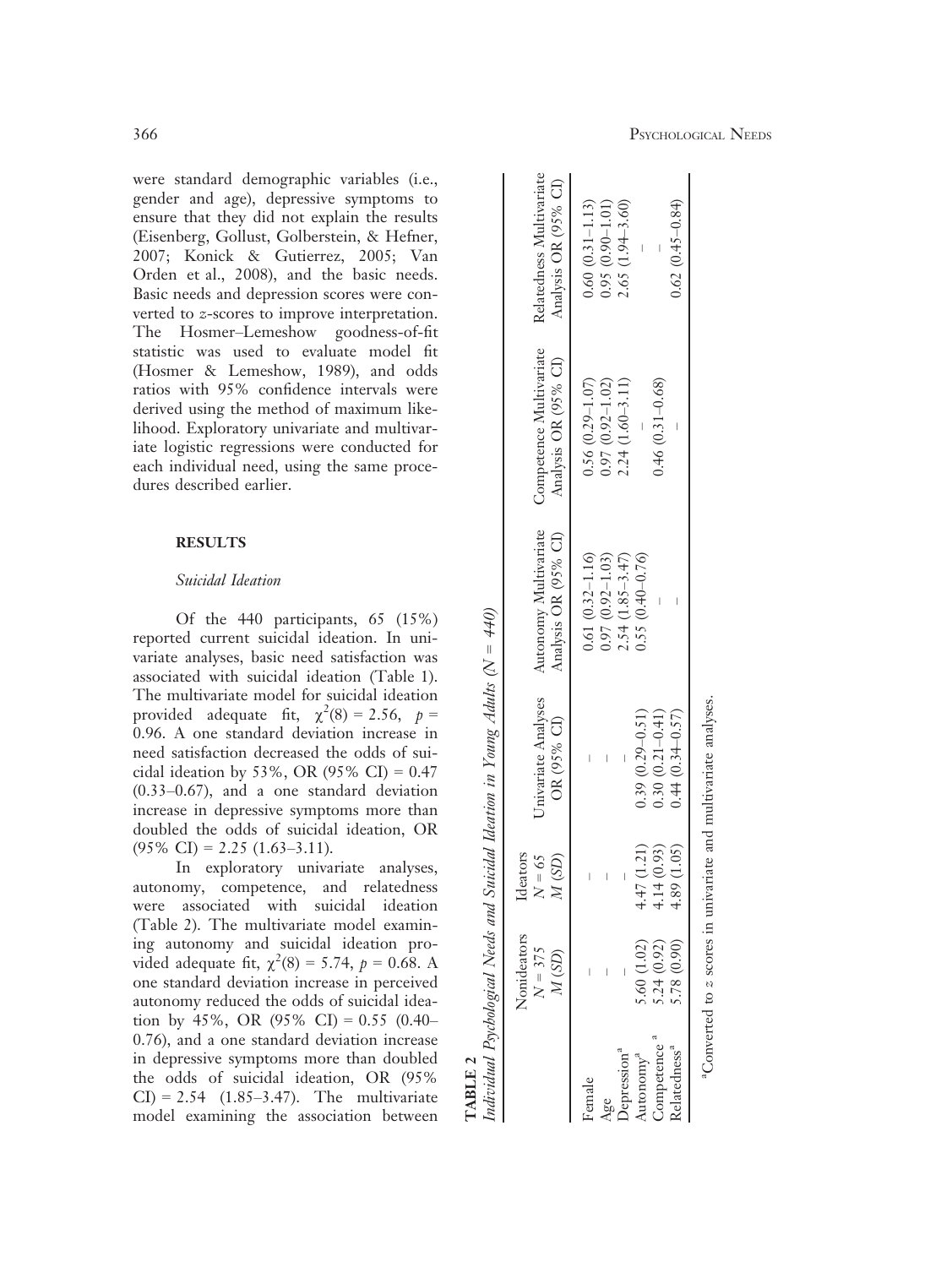TABLE 3

|                                                     | Low Risk<br>$N = 360$<br>$n(\%)$         | High Risk<br>$N = 80$<br>n(%)               | Univariate Analyses<br>OR (95% CI)                          | Multivariate Analysis<br>OR (95% CI)                        |
|-----------------------------------------------------|------------------------------------------|---------------------------------------------|-------------------------------------------------------------|-------------------------------------------------------------|
| Female                                              | 258 (72%)<br>M(SD)                       | 54 (68%)<br>M(SD)                           | $0.82(0.49-1.38)$                                           | $0.98(0.55-1.76)$                                           |
| Age<br>Depression <sup>a</sup><br>BPNS <sup>a</sup> | 20.98 (6.41)<br>2.04(2.17)<br>5.54(0.79) | 21.16 (4.45)<br>4.35(3.32)<br>4.69 $(1.02)$ | $1.00(0.97-1.04)$<br>$2.22(1.74-2.82)$<br>$0.39(0.30-0.52)$ | $1.00(0.96-1.05)$<br>$1.59(1.20-2.10)$<br>$0.50(0.39-0.69)$ |

Individual Psychological Needs and Risk for Suicidal Behavior in Young Adults ( $N = 440$ )

BPNS, Basic Psychological Needs Scale. <sup>a</sup>Converted to *z* scores in univariate and multivariate analyses.

competence and suicidal ideation provided adequate fit,  $\chi^2(8) = 6.69$ ,  $p = 0.57$ . A one standard deviation increase in perceived competence decreased the odds of suicidal ideation by 54%, OR  $(95\% \text{ CI}) = 0.46$ (0.31–0.68), and a one standard deviation increase in depressive symptoms more than doubled the odds of suicidal ideation, OR  $(95\% \text{ CI}) = 2.24 (1.60-3.11).$  The multivariate model examining relatedness and suicidal ideation also provided adequate fit,  $\chi^2(8) = 4.23$ ,  $p = 0.84$ . A one standard deviation increase in perceived relatedness reduced the odds suicidal ideation by 38%, OR (95% CI) = 0.62 (0.45–0.84), and a one standard deviation increase in depressive symptoms more than doubled the odds of suicidal ideation, OR  $(95\% \text{ CI}) = 2.65$  $(1.94-3.60).$ 

#### Risk for Suicidal Behavior

Of the 440 participants, 80 (18%) scored seven or above on the SBQ-R indicating risk for suicidal behavior. In univariate analyses, basic need satisfaction was associated with increased risk for suicidal behavior (see Table 3). The multivariate model for risk for suicidal behavior provided adequate fit,  $\chi^2(8) = 13.66$ ,  $p = 0.09$ . A one standard deviation increase in need satisfaction reduced the odds of being at risk for suicidal behavior by 50%, OR (95%  $CI$ ) = 0.50 (0.37–0.69), and a one standard deviation increase in depressive symptoms increased the odds of being at risk for

suicidal behavior by 59%, OR  $(95\% \text{ CI})$  = 1.59 (1.20–2.10).

In exploratory univariate and multivariate analyses, autonomy, competence, and relatedness were associated with risk for suicidal behavior (Table 2). The multivariate model examining autonomy and risk for suicidal behavior provided adequate fit,  $\chi^2(8) = 6.30, p = 0.61$ . A one standard deviation increase in perceived autonomy reduced the odds of being at risk for suicidal behavior by  $33\%$ , OR  $(95\% \text{ CI})$  = 0.67 (0.51–0.88), and a one standard deviation increase in depressive symptoms increased the odds of being at risk for suicidal behavior by 87%, OR (95%  $CI$ ) = 1.87 (1.44–2.44). The multivariate model examining competence and risk for suicidal behavior provided adequate fit,  $\chi^2(8) = 7.03$ ,  $p = 0.53$ . A one standard deviation increase in perceived competence reduced the odds of being at risk for suicidal behavior by 51%, OR (95%  $CI$ ) = 0.49 (0.35–0.68), and a one standard deviation increase in depressive symptoms increased the odds of being at risk for suicidal behavior by 56%, OR (95%  $CI$ ) = 1.56 (1.17–2.08). The multivariate model examining relatedness and suicide attempts also provided adequate fit,  $\chi^2(8) = 5.93, p = 0.66$ . A one standard deviation increase in perceived relatedness reduced the odds of being at risk for suicidal behavior by 42%, OR (95%  $CI$ ) = 0.58 (0.44–0.76), and a one standard deviation increase in depressive symptoms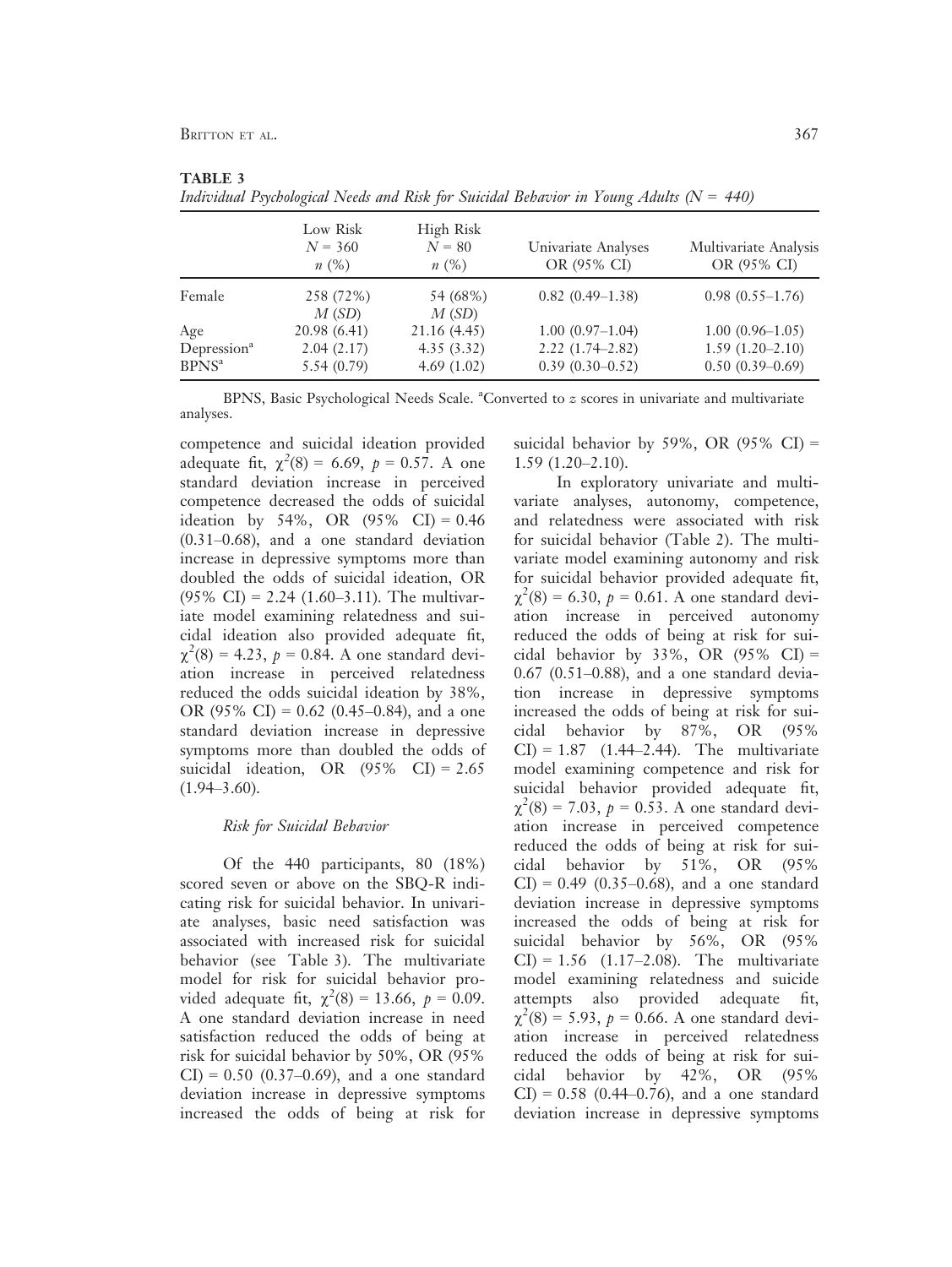|                              |             |                                          |                     | Individual Psychological Needs and Risk for Suicidal Behavior in Young Adults (N = 440) |                         |                          |
|------------------------------|-------------|------------------------------------------|---------------------|-----------------------------------------------------------------------------------------|-------------------------|--------------------------|
|                              |             | Low Risk High Risk<br>$N = 360$ $N = 80$ |                     |                                                                                         |                         |                          |
|                              |             |                                          | Univariate Analyses | Autonomy Multivariate                                                                   | Competence Multivariate | Relatedness Multivariate |
|                              | M(SD)       | M(SD)                                    | OR (95% CI)         | Analysis OR (95% CI)                                                                    | Analysis OR (95% CI)    | Analysis OR (95% CI)     |
| Female                       |             |                                          |                     | $0.95(0.54-1.68)$                                                                       | $0.91(0.51 - 1.62)$     | $0.98(0.55 - 1.74)$      |
| go<br>go                     |             |                                          |                     | $1.00(0.96 - 1.04)$                                                                     | $1.00(0.96 - 1.05)$     | 0.99 (0.95-1.04)         |
| epression <sup>a</sup>       |             |                                          |                     | $1.87(1.44 - 2.44)$                                                                     | $1.56(1.17-2.08)$       | $1.79(1.38 - 2.32)$      |
| $\mathrm{automy}^\mathrm{a}$ | 5.58 (1.02) | 4.78 (1.32)                              | $0.51(0.40-0.65)$   | $0.67(0.51 - 0.88)$                                                                     |                         |                          |
| ompetence <sup>a</sup>       | 5.24(0.90)  | 4.33 (1.08)                              | $0.38(0.28 - 0.50)$ |                                                                                         | $0.49(0.35-0.68)$       |                          |
| elatedness <sup>a</sup> .    |             | 5.79 (0.88) 4.98 (1.09)                  | $0.46(0.36 - 0.58)$ |                                                                                         |                         | $0.58(0.44 - 0.76)$      |
|                              |             |                                          |                     |                                                                                         |                         |                          |

aConverted to z scores in univariate and multivariate analyses. scores in univariate and multivariate analyses Converted to z

368 PSYCHOLOGICAL NEEDS

increased the odds of being at risk for suicidal behavior by 79%, OR  $(95\% \text{ CI})$  = 1.79 (1.38–2.32).

#### DISCUSSION

In this study we examined the association of the basic psychological needs of autonomy, competence, and relatedness with current suicidal ideation and risk for suicidal behavior in a young adult sample. Our primary hypothesis was supported as total need satisfaction was associated with lower odds of suicidal ideation and risk for suicidal behavior. Exploratory analyses provided further support, suggesting that the satisfaction of the needs for autonomy, competence, and relatedness were also independently associated with lower odds of suicidal ideation and risk for suicidal behavior.

These findings add to a growing literature using BPN theory to better understand the factors that reduce risk for suicidal ideation and suicidal behavior in young adults. BPN theory posits that the satisfaction of the basic psychological needs for autonomy, competence, and relatedness are associated with an increased sense of well-being that presumably lowers risk for suicidal thoughts and behavior. Previous findings show that support of these basic needs serve as a buffer between negative life events and suicidal ideation (Rowe et al., 2013). These findings support that satisfaction of these basic needs provides protection against suicidal ideation, and suggest it may also protect against suicidal behavior. This advancement is critical as previous investigations have focused solely on suicidal thoughts.

If they are replicated in prospective studies, these findings may have important implications for the prevention of suicidal thoughts and behavior in young adults. Interventions based on SDT principles are associated with increased engagement in healthy behaviors such as smoking cessation and diabetes management (Williams, McGregor, King, Nelson, & Glasgow,

TABLE 4

**TABLE**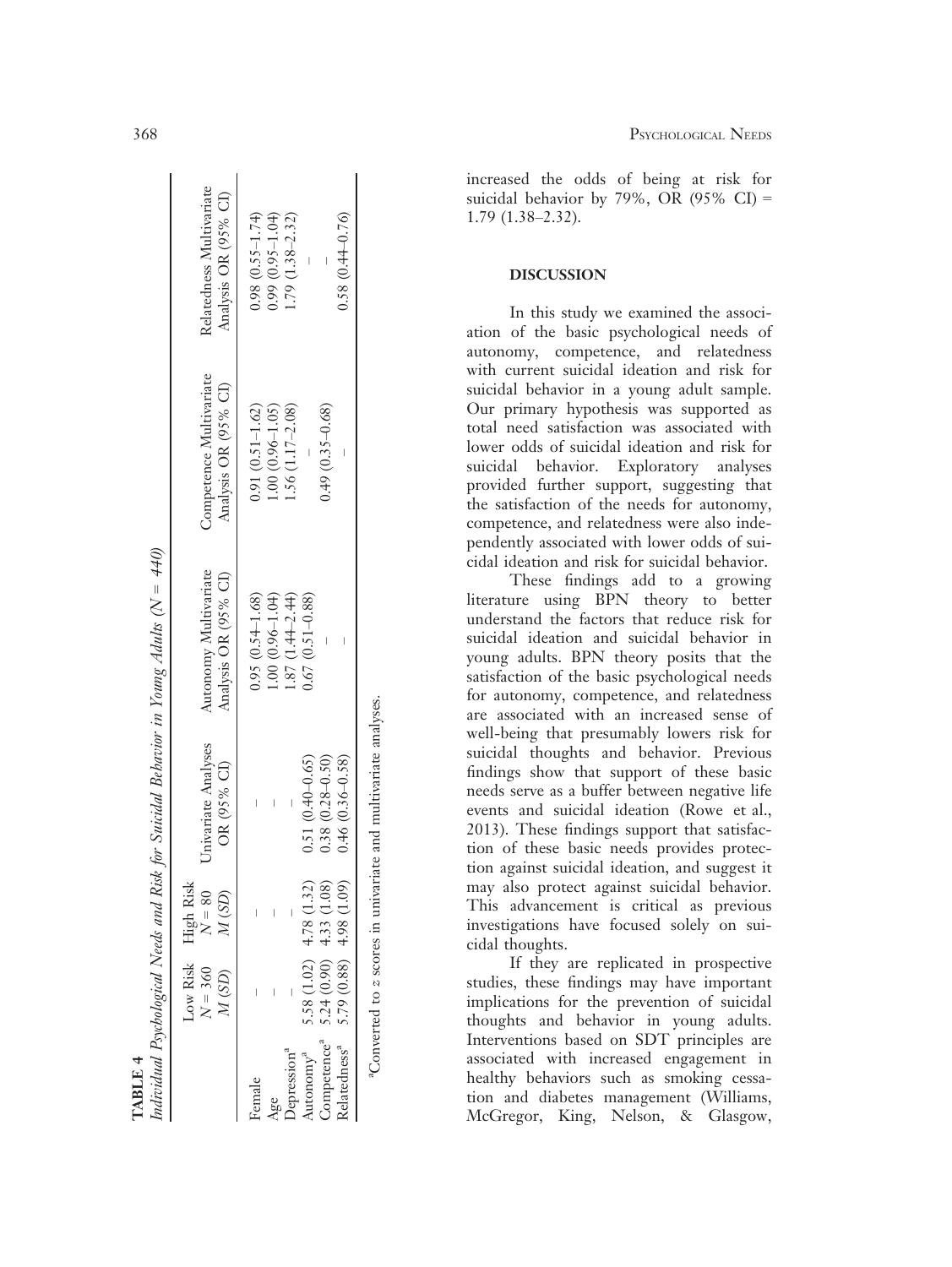## BRITTON ET AL. 369

2005; Williams, McGregor, Sharp, Kouides, et al., 2006; Williams, McGregor, Sharp, Levesque, et al., 2006; Williams, McGregor, Zeldman, Freedman, & Deci, 2004; Williams, Niemiec, Patrick, Ryan, & Deci, 2009). Prospective studies supporting the associations between basic psychological needs and suicidal ideation and suicidal behavior would support the application of interventions that are congruent with BPN theory such as motivational interviewing to suicide prevention (Britton, Conner, & Maisto, 2012; Britton et al., 2008, 2011).

A number of limitations must be considered when interpreting these findings. Data were cross-sectional, preventing causality and directionality from being established. For example, need satisfaction may reduce risk for suicidal ideation, but suicidal thoughts could also negatively impact an individual's sense of autonomy, competence, and relatedness. Potentially important contributors to suicidal thoughts and behavior in young adults, such as alcohol and drug use, were not available for analysis and

should be included in future studies. Data were collected from a sample of predominantly white, female undergraduate students, reducing generalizability.

Nonetheless, this study suggests that satisfaction of basic psychological needs may lower the odds that young adults consider or engage in suicidal behavior. These findings also support the notion that SDTbased constructs such as supporting or thwarting the satisfaction of basic psychological needs, autonomy, intrinsic motivation, and goal pursuit and attainment may have important implications for understanding and preventing suicidal thoughts and behavior in this population (Bureau, Mageau, Vallerand, Rousseau, & Otis, 2012; Deci & Ryan, 2000). Future research utilizing prospective designs should examine the associations among the basic psychological needs, possible mechanisms (i.e., help-seeking, treatment engagement, intrinsic motivation, vitality), and suicidal ideation and behavior in young adults.

#### **REFERENCES**

BEAUTRAIS, A. L., JOYCE, P. R., & MUL-DER, R. T. (1999). Personality traits and cognitive styles as risk factors for serious suicide attempts among young people. Suicide and Life-Threatening Behavior, 29, 37–47.

BECK, A. T., BROWN, G. K., & STEER, R. A. (1997). Psychometric characteristics of the Scale for Suicide Ideation with psychiatric outpatients. Behaviour Research and Therapy, 35, 1039– 1046.

BECK, A. T., & STEER, R. A. (1991). Manual for the Beck Scale for Suicide Ideation. San Antonio, TX: Psychological Corporation.

BECK, A. T., STEER, R. A., BALL, R., & RANIERI, W. F. (1996). Comparison of Beck Depression Inventories-IA and -II in psychiatric outpatients. Journal of Personality Assessment, 67, 588–597.

BECK, A. T., STEER, R. A., & BROWN, G. K. (1996). Manual for the Beck Depression Inventory-II. San Antonio, TX: Psychological Corporation.

BERKMAN, L. F., GLASS, T., BRISSETTE, I., & SEEMAN, T. E. (2000). From social integration to health: Durkheim in the new millennium. Social Science & Medicine, 51, 843-857.

BOARDMAN, A. P., GRIMBALDESTON, A. H., HANDLEY, C., JONES, P. W., & WILLMOTT, S. (1999). The North Staffordshire suicide study: A case-control study of suicide in one health district. Psychological Medicine, 29, 27–33.

BOOR, M. (1979). Relationship of internal-external control and United States suicide rates, 1973-1976. Journal of Clinical Psychology, 35, 513–516.

BRITTON, P. C., CONNER, K. R., & MAIS-TO, S. A. (2012). An open trial of motivational interviewing to address suicidal ideation with hospitalized veterans. Journal of Clinical Psychology, 68(9), 961–971.

BRITTON, P. C., PATRICK, H., & WIL-LIAMS, G. C. (2011). Motivational interviewing, self-determination theory, and cognitive behavioral therapy to prevent suicidal behavior. Journal of Cognitive Behavioral Practice, 18, 16– 27.

BRITTON, P. C., WILLIAMS, G. C., & CON-NER, K. R. (2008). Self-determination theory, motivational interviewing, and the treatment of clients with acute suicidal ideation. Journal of Clinical Psychology, 64, 52–66.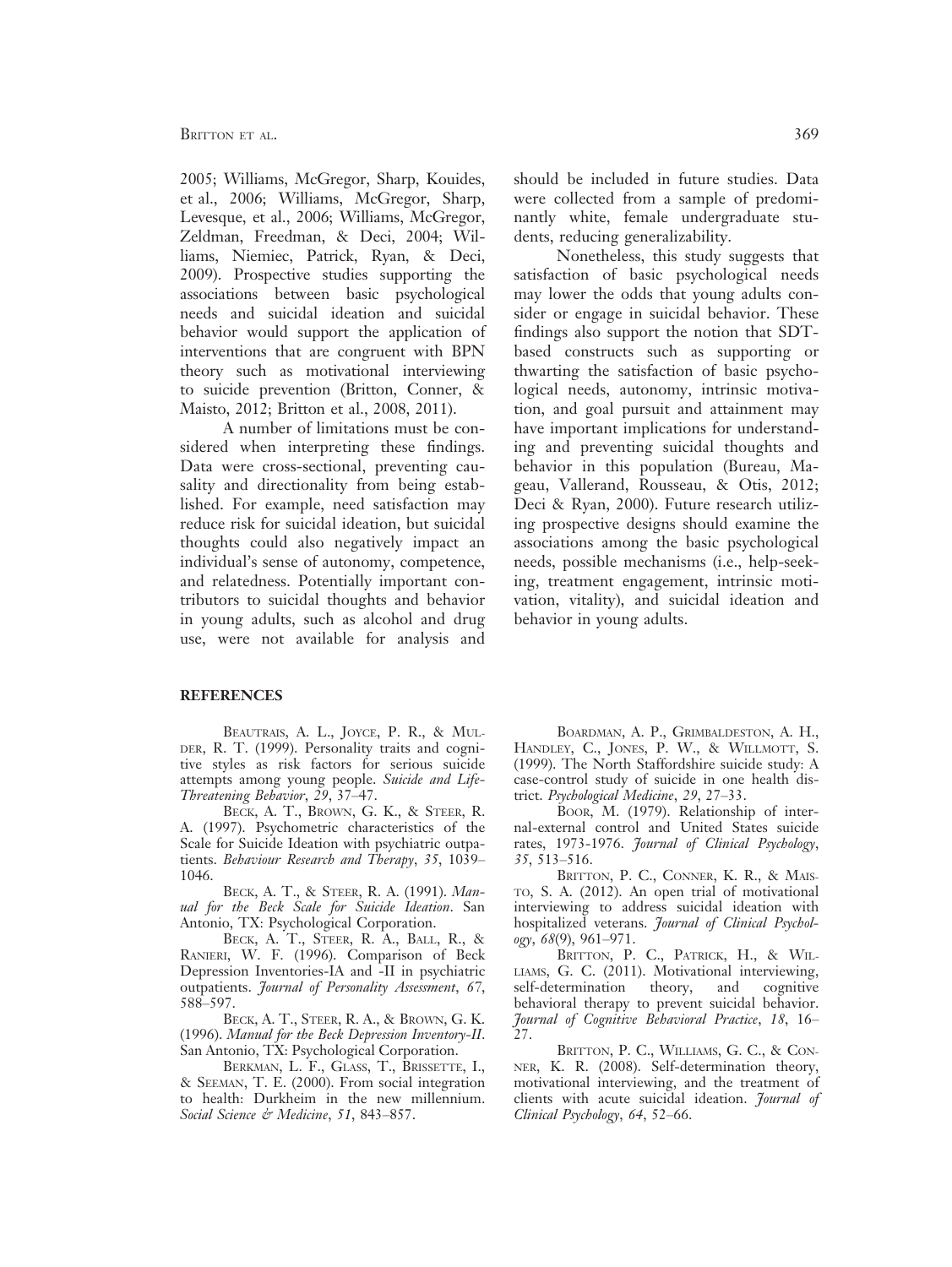BUREAU, J. S., MAGEAU, G. A., VALLER-AND, R. J., ROUSSEAU, F. L., & OTIS, J. (2012). Self-determination: A buffer against suicide ideation. Suicide and Life-Threatening Behavior, 42, 377–393.

DE CATANZARO, D. (1995). Reproductive status, family interactions, and suicidal ideation: Surveys of the general public and high-risk groups. Ethology & Sociobiology, 16, 385–394.

Centers for Disease Control and Prevention. (2012). Wisqars injury mortality reports 1999–2009. Retrieved April 12, 2012, from http://www.cdc.gov.ezpminer.urmc.rochester.edu/ ncipc/wisqars/.

DECI, E. L., & RYAN, R. M. (1980). Selfdetermination theory: When mind mediates behavior. Journal of Mind and Behavior, 1, 33– 43.

DECI, E. L., & RYAN, R. M. (2000). The "what" and "why" of goal pursuits: Human needs and the self-determination of behavior. Psychological Inquiry, 11, 227–268.

DIXON, W. A., HEPPNER, P. P., & RUDD, M. D. (1994). Problem-solving appraisal, hopelessness, and suicide ideation: Evidence for a mediational model. Journal of Counseling Psychology, 41, 91–98.

EISENBERG, D., GOLLUST, S. E., GOLBER-STEIN, E., & HEFNER, J. L. (2007). Prevalence and correlates of depression, anxiety, and suicidality among university students. American Journal of Orthopsychiatry, 77, 534-542.

FROYD, J., & PERRY, N. (1985). Relationships among locus of control, coronary-prone behavior, and suicidal ideation. Psychological Reports, 57, 1155–1158.

GAGNE, M. (2003). The role of autonomy support and autonomy orientation in prosocial behavior engagement. Motivation and Emotion, 27, 199–223.

GROHOLT, B., EKEBERG, O., WICHSTROM, L., & HALDORSEN, T. (2000). Young suicide attempters: A comparison between a clinical and an epidemiological sample. Journal of the American Academy of Child and Adolescent Psychiatry, 39, 868–875.

HIRSCH, J. K., & BARTON, A. L. (2011). Positive social support, negative social exchanges, and suicidal behavior in college students. *Journal* of American College Health, 59, 393–398.

HIRSCH, J. K., CONNER, K. R., & DUBER-STEIN, P. R. (2007). Optimism and suicide ideation among young adult college students. Archives of Suicide Research, 11, 177–185.

HIRSCH, J. K., WOLFORD, K., LALONDE, S. M., BRUNK, L., & PARKER-MORRIS, A. (2009). Optimistic explanatory style as a moderator of the association between negative life events and suicide ideation. Crisis, 30, 48–53.

HOSMER, D. W., & LEMESHOW, S. (1989). Applied logistic regression. New York: Wiley.

JOHANSSON, L. M., SUNDQUIST, J., JOHANS-SON, S. E., & BERGMAN, B. (1997). Ethnicity, social factors, illness and suicide: A follow-up study of a random sample of the Swedish population. Acta Psychiatrica Scandinavica, 95, 125-131.

JOHNSTON, M. M., & FINNEY, S. J. (2010). Measuring basic needs satisfaction: Evaluating previous research and conducting new psychometric evaluations of the basic needs satisfaction in general scale. Contemporary Educational Psychology, 35, 280–296.

JOINER, T. E., JR. (2005). Why people die by suicide. Cambridge: Harvard University Press.

JOINER, T. E., JR., WALKER, R. L., RUDD, M. D., & JOBES, D. A. (1999). Scientizing and routinizing the assessment of suicidality in outpatient practice. Professional Psychology, 30, 447– 453.

KONICK, L. C., & GUTIERREZ, P. M. (2005). Testing a model of suicide ideation in college students. Suicide and Life-Threatening Behavior, 35, 181–192.

LAMIS, D. A., ELLIS, J. B., CHUMNEY, F. L., & DULA, C. S. (2009). Reasons for living and alcohol use among college students. Death Studies, 33, 277–286.

NG, J. Y. Y., NTOUMANIS, N., THOGER-SEN-NTOUMANI, C., DECI, E. L., RYAN, R. M., DUDA, J. L., ET AL. (2012). Self-determination theory applied to health contexts: A meta-analysis. Perspectives on Psychological Science, 7, 325– 340.

OSMAN, A., BAGGE, C. L., GUTIERREZ, P. M., KONICK, L. C., KOPPER, B. A., & BARRIOS, F. X. (2001). The Suicidal Behaviors Questionnaire–Revised (SBQ-R): Validation with clinical and nonclinical samples. Assessment, 8, 443–454.

ROBINSON, B. E., & KELLEY, L. (1996). Concurrent validity of the Beck Depression Inventory as a measure of depression. Psychological Reports, 79, 929–930.

ROWE, B. S., WALKER, K. L., BRITTON, P. C., & HIRSCH, J. K. (2013). The relationship between negative life events and suicidal behavior: Moderating role of basic psychological needs. Crisis, 34, 233–241.

RYAN, R. M., & DECI, E. L. (2002). Overview of self-determination theory: An organismic-dialectical perspective. In E. L. Deci & R. M. Ryan (Eds.), Handbook of self-determination research (pp. 3–33). Rochester, NY: University of Rochester Press.

SCHOTTE, D. E., & CLUM, G. A. (1982). Suicide ideation in a college population: A test of a model. Journal of Consulting and Clinical Psychology, 50, 690–696.